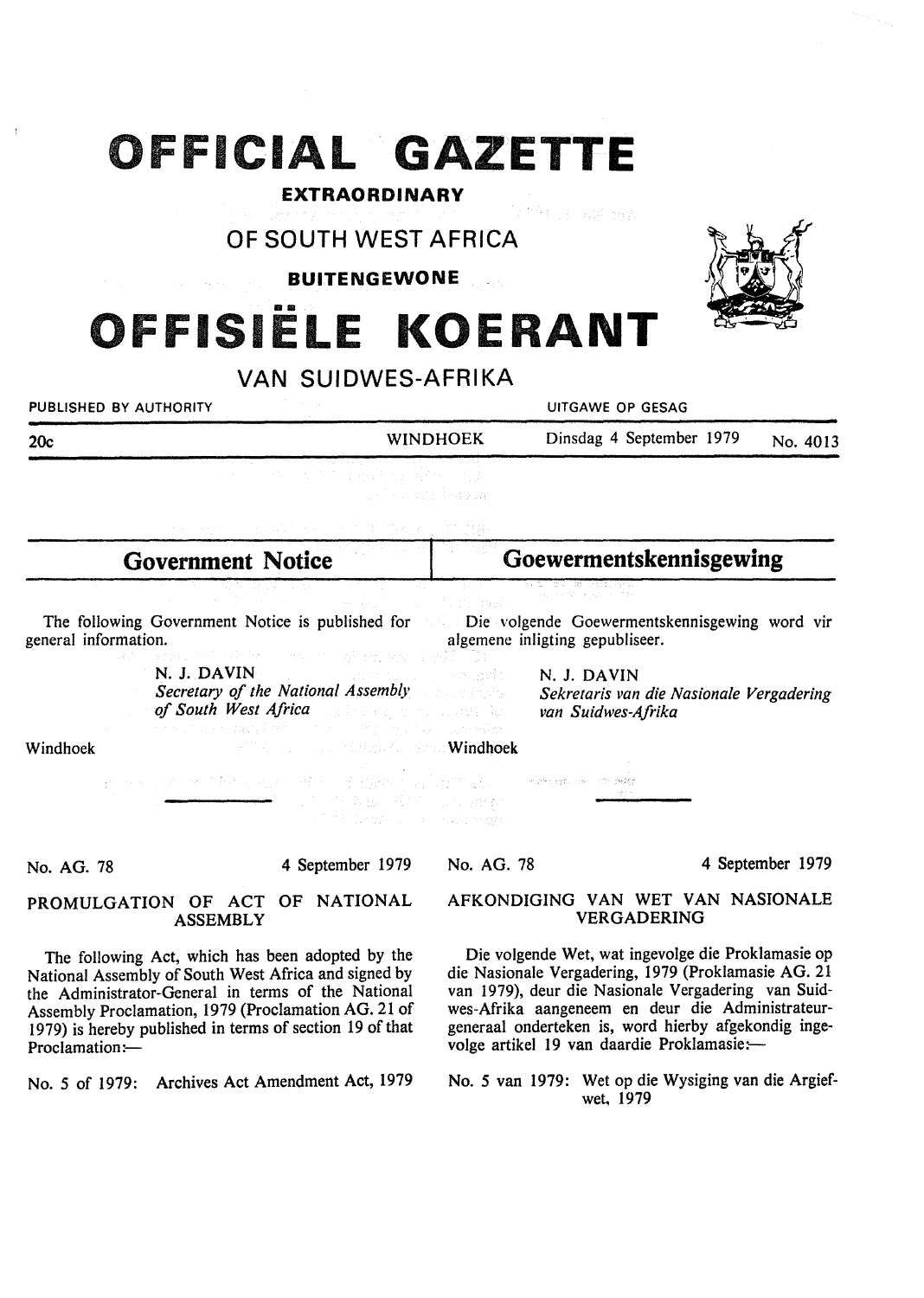**Act No. 5, 1979** 

· Application *or* Act 32 or 1979 in South West Africa.

wakilingan untuk

昇行式登 さい返

Short title and commence

#### **ARCHIVES ACT AMENDMENT ACT, 1979**

*(English text signed by the Administrator-General on 20 August 1979)* 

## **ACT**

**To provide for the application of the Archives** Amendment **Act, 1979, in South West Africa, and for matters connected therewith.** 

BE IT ENACTED by the National Assembly of South West Africa, as follows:-

I. (1) The Archives Amendment Act, 1979, shall, subject to the provisions of subsection (2), apply in the terri-<br>tory of South West Africa. tory of South West Africa.

(2) The reference in section 3 of the Executive Powers (National Education) Transfer Proclamation, 1978 (Proclamation AG. 1 of 1978), to the Archives Act, 1962 (Act 6 of 1962), or a provision thereof; shall be construed as a reference to that Act or such provision, as amended by the and a<sup>ny</sup> said Archives Amendment Act, 1979.

2. This Act shall be called the Archives Act Amendment Act, 1979, and shall be deemed-to have come into operation on *5* April 1979.

不是 全中心 的复数无精炼神经

STET Regency-Oft

会社や安成した。 图案是《学习》第24年的探测过基础上。 () 功 网络() (公割) 特別

ment.

Sex the 14 mile any of a sign age.  $\frac{1}{2}$  ,  $\frac{1}{2}$  ,  $\frac{1}{2}$  ,  $\frac{1}{2}$  ,  $\frac{1}{2}$  ,  $\frac{1}{2}$  ,  $\frac{1}{2}$  ,  $\frac{1}{2}$  ,  $\frac{1}{2}$  ,  $\frac{1}{2}$ 

such the little.

afil dak such industry

Regarder of the state of support world.

de Schaalfort (2 augustus and company self. e provinciamente de la constitución de la constitución de la constitución de la constitución de la constitució<br>La constitución de la constitución de la constitución de la constitución de la constitución de la constitución ram hinnel yn chad diwr yr eisinianno amfalg sema territori circostesco (1 (62) turques

法不能 医三指肠 化氧化物 经销售价格 医骨板 网络阿尔曼尼克 经分配的 化二硫酸 **CONTRACTOR** 

最低的 作者 经通过 人名英格兰姓氏 医神经的 走出地 .<br>Die Steeds

onlight largest and are made into patiented and m sakipung pasa kuma kala kalikul secalah magmatika kalikulahan ana timo di sebeluar dan masa yang mengangkan pengangkan pengangkan pengangkan pengangkan pengangkan pengangkan with be intransposable of the ends of the project of the problem of the second second second second second second second second second second second second second second second second second second second second second sec ng tinggal ang

**2. 会计 网络绿红色红色 医不全性性病的** 

 $\label{eq:3.1} \hat{\mathcal{Z}}_{\text{c}} = \hat{\mathcal{Z}}_{\text{c}} \hat{\mathcal{Z}}_{\text{c}} = \hat{\mathcal{Z}}_{\text{c}} \hat{\mathcal{Z}}_{\text{c}} = 0.$ 

 $\sim$ 

 $\mathcal{W}^{\mathcal{U}}$ 

 $\mathcal{H}(\mathcal{O}_{\mathcal{C},\mathcal{C},\mathcal{C}})$